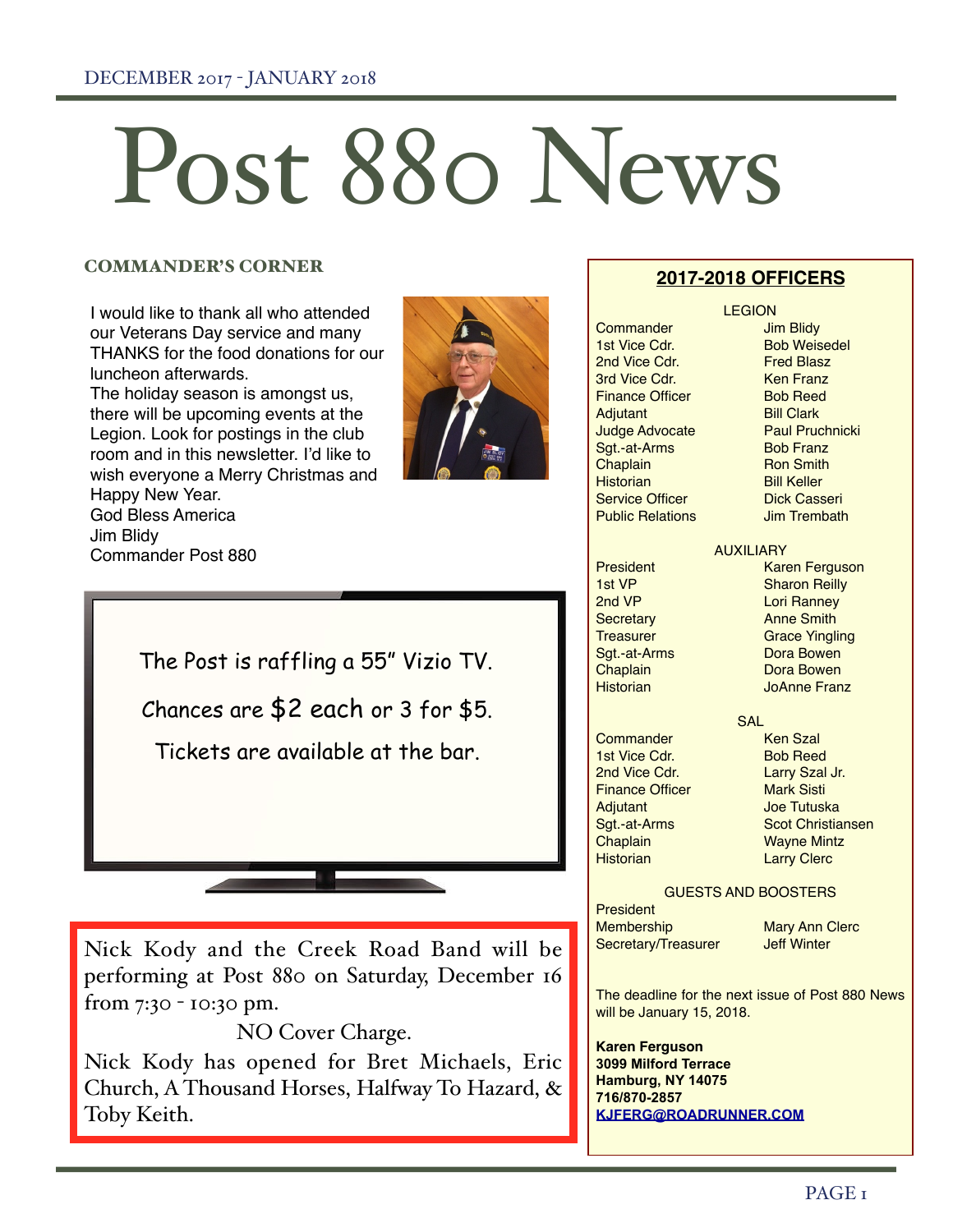# **CHAPLAIN'S MESSAGE NEWS FROM SAL**

"Woe To Those Who Call Evil Good"

It seems prayer still upsets some people. When Minister Joe Wright was asked to open the new session of the Kansas Senate, everyone was expecting the usual generalities, but this is what they heard:



*and to seek your direction and guidance. We know Your Word says, Woe to those who call evil good, but that is exactly what we have done.* 

- *• We have lost our spiritual equilibrium and reversed our values.*
- *• We have exploited the poor and called it the Lottery.*
- *• We have rewarded laziness and called it Welfare.*
- *• We have killed our unborn and called it Choice.*
- *• We have shot abortionists and called it Justifiable.*
- *• We have neglected to discipline our children and called it building self-esteem.*
- *• We have abused power and called it Politics.*
- *• We have coveted our neighbor's possessions and called it Ambition.*
- *• We have polluted the air with profanity and pornography and called it Freedom of Expression.*
- *• We have ridiculed the time-honored values of our forefathers and called it Enlightenment.*

*Search us, Oh God, and know our hearts today; cleanse us from every sin and set us free. Amen!"*

The response was immediate. A number of legislators walked out during the prayer in protest. In six short weeks, Central Christian Church, where Rev. Wright is pastor, logged more than 5,000 phone calls with only 47 of those calls responding negatively. The church is now receiving international requests for copies of this prayer from India, Africa and Korea. With the Lord's help, may this prayer sweep over our nation and wholeheartedly become our desire so that we again can be called "one nation under God."

When possible, pay it forward. If you don't stand for something, you will fall for anything.

Happy Thanksgiving to all! Chaplain Ron Smith



Hello everyone, with the holidays fast approaching, I'm sure everyone is busier than ever. Take a moment and thank our Veterans and military for all they do for us.

We just celebrated Veterans Day, 2017, at the Post. We had a very nice turnout. Cdr. Blidy did an excellent job, as per usual, and President



Ferguson delivered a heartfelt and thoughtful speech. Karen and her membership also coordinated the food afterwards, which was excellent. The Post, along with many others donated the food and the desserts. Thank you, Newell Faulkner Post 880.

The Sons will be mailing our Gun Raffle tickets out extra early this with the hopes that some may want to give them as Christmas gifts. The date for the Gun Raffle is Saturday, May 19, 2018. We always appreciate the support we get from our fellow organizations at Post 880 when this event comes around, and we look forward to another successful fundraiser in 2018. Thank you all.

Our next event on our schedule is our breakfast with Santa, to be held Sunday, Dec 3. Set up is the previous Thursday, Nov 30, at 6 pm. We always seem to get a lot of help for setup. We will have food and refreshments for all volunteers.

We are looking for volunteers to help with this vear's Winterfest Dance. Please contact me if you would like to get involved.

I will leave you with one last thought:

 Bills stink Sabres stink Let's go to the Post And have a drink!

See you at the Post.

May God Bless our Veterans and Military May God Bless America

Cdr. Kenneth D. Szal Squadron 880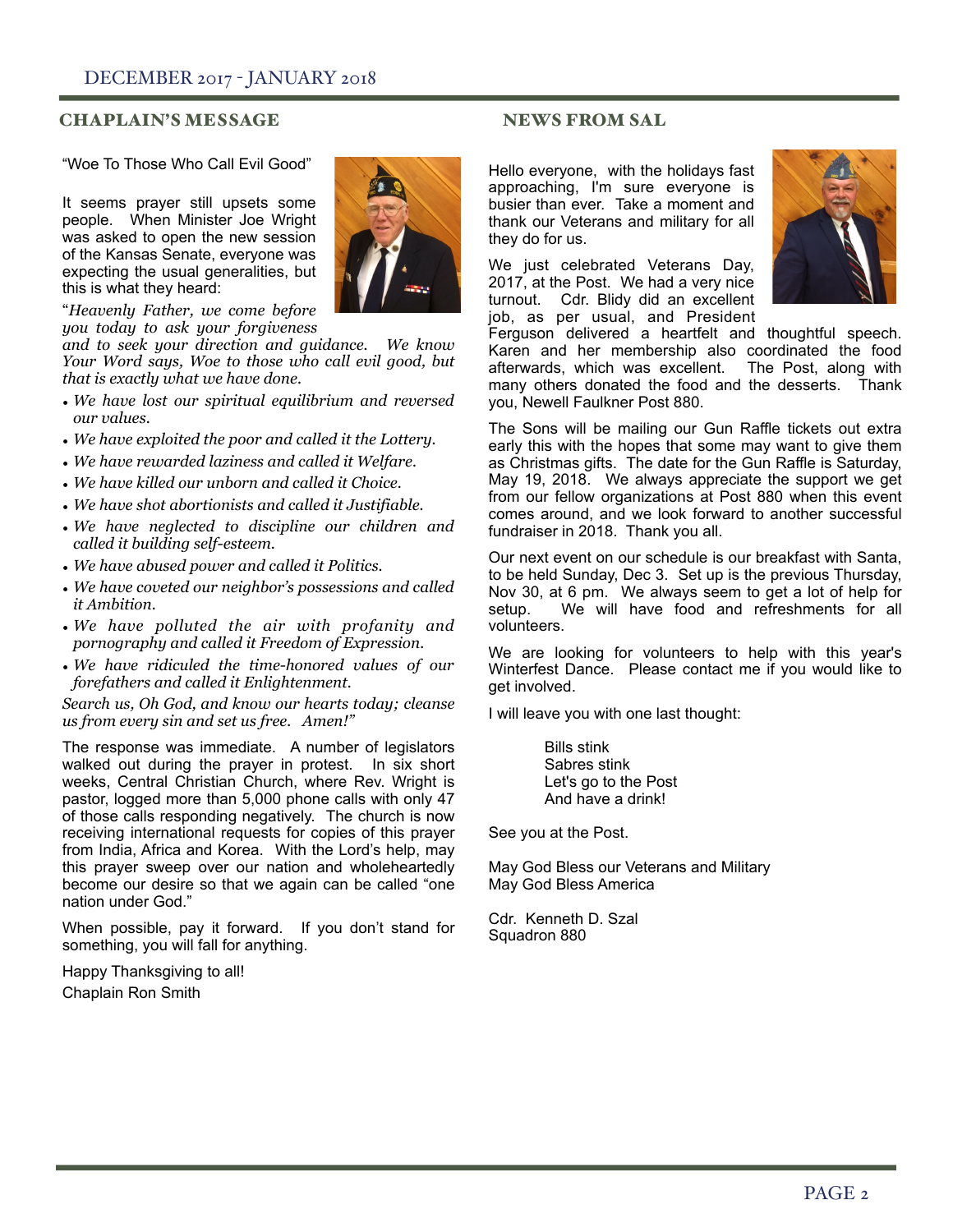## AUXILIARY NEWS

#### Hello Ladies,

At this year's convention, it was voted and approved to increase the amount of dues that goes to Department by \$3 which means beginning with 2019 dues we will remit \$20 rather than \$17 to Department. As a result, a motion was made and approved at our October meeting to increase our 2019 member dues from \$25 to \$30. We are required to inform all paid members so they have an opportunity to vote on this issue. Email notices were sent out to all paid members and written notices are being sent out to any member who does not have email. This will be voted on at our January 8, 2018 meeting.

Some of our ladies have indicated they would like to order jackets similar to the ones worn by our Post's Honor Guard. They would have the Auxiliary logo with 'Unit 880' above the logo and 'Eden, NY' below the logo on the left side and your name can be embroidered on the right side. I contacted the person who did the embroidery for the men and she is ordering one in each size from S-XL. Once I receive them, I will set up a date for anyone interested to try them on for size. The jackets are made of a water resistant polyester/spandex outer shell with a fleece lining. The cost is about \$30-\$35.

On November 20th we packed 7 care packages for local military servicemen and women who will not be home for the holidays. We included local items such as a Buffalo T-Shirt, Cheerios, Frank's Hot Sauce, Weber's mustard and a kazoo, as well as some snacks and other items. We also wrapped stuffed animals for the BOCES children's Christmas party.

Our annual Sr Citizens Christmas dinner is on Sunday, December 10th. We need donations of pies to serve for dessert. If you do not bake, please consider donating a store-bought pie. They can be dropped off anytime after 10 am. We also need a crew to help set the tables starting at 8:30 am. The Boy Scouts will help serve dinner but we will need a few ladies to assist them. Please arrive by 12:45 if you can help serve. Please contact me if you are able to help in any way.

Our BOCES Christmas party is Tuesday, December 12. If you are able to help, please be at the Post around 9:00 am. This year we are expecting 32 children and their teachers/aides.

We are visiting the vets at Eden Heights on Thursday, December 14 at 1:15. We will serve coffee and Christmas cookies and give each of the veterans a stocking filled with goodies and treats.

Our Auxiliary Christmas Dinner will be on Thursday, December 14 beginning at 5:30 pm. Deadline to RSVP is Friday, December 1st. Dinner choices are Prime Rib \$16.95, Chicken Cordon Bleu \$10.95, or Breaded Pork Chop \$10.95. If you do not have an order form and would like to attend, please contact me with your dinner choice. We'll also play card bingo for white elephant prizes and do a \$20 gift exchange for anyone who would like to participate.

If you're looking for a stocking stuffer item, our March Money Madness tickets are available for \$10 for a chance to win up to \$500. The event takes place on March 11, 2018.

In closing I'd like to wish each of you a very Merry Christmas and a Happy and Healthy New Year.

For God and Country,

Karen Ferguson Unit President

#### HELP SPREAD CHRISTMAS CHEER

We are collecting items for an Eden family. There is a collection barrel at the post. Any cash or gift card donations can be left at the bar in an envelope for Karen Ferguson. Please DO NOT put cash or gift cards in the collection bin!

The children and their sizes are as follows:

#### **8 year old Girl**

Clothing Size 10 Shoe Size 3 Needs/Interests: Toys: Likes anything pink, Zoomer Enchanted Unicorn Pink Clothes - shoes, coat, leggings, hat, gloves

#### **12 year old Girl**

Clothing Size 12 Shoe Size 5 Needs/Interests: Toys: Teenage Mutant Ninja Turtles, Trolls the Movie, giant stuffed animals - anything fuzzy Coat, dresses, leggings, hoodies, shoes/sneakers Tim Hortons Gift Card

#### **13 year old Boy**

Clothing Size Pants 30 waist, XL Shirt, Large hoodies Shoe size 12 Needs/Interests: Toys: X-Box 360 controllers Sneakers/shoes, shirts, pants, hoodies Tim Hortons gift card Fleece blanket Small area rug for bedroom

#### **19 year old Girl**

Clothing Size - Women's small Needs/Interests: Fake nails, hair products Tim Hortons, Walmart gift cards

**Father** is not asking for anything for himself. They could use towels and pots and pans

Gifts can be wrapped and labeled 'Girl-8, Girl-12, Boy-13, Girl-19, or Father

Thank you in advance for your generosity.